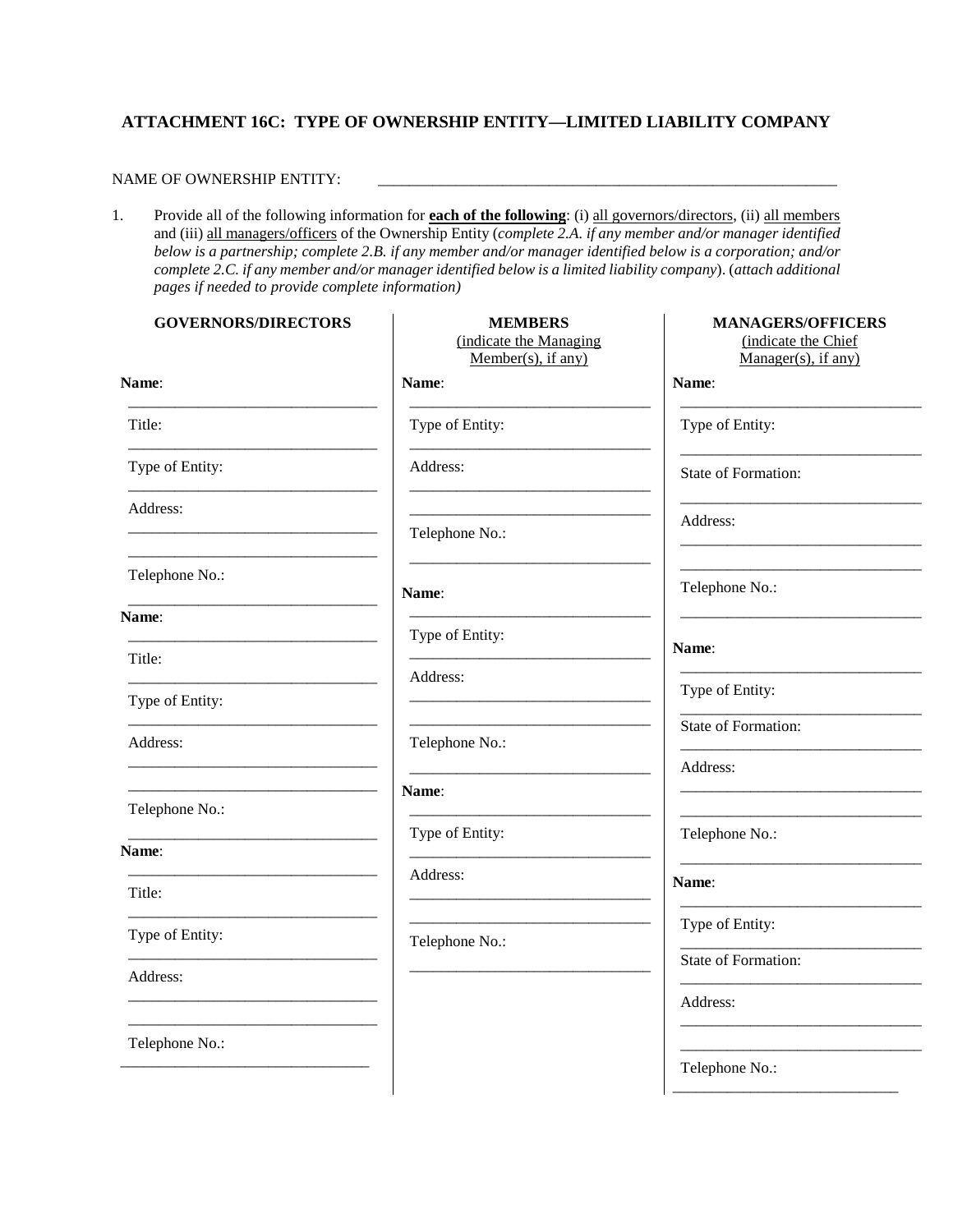2. A. If any member and/or manager identified in 1. above is itself a partnership (limited, general, or limited liability), provide all of the following information for **each** general partner of any member and/or manager identified as a partnership in 1. (*attach additional pages if needed to provide complete information*).

| (i.) Name of General Partner:                                                                                                                                                                                                                                                                                                                                                                                                                                                                          |  |
|--------------------------------------------------------------------------------------------------------------------------------------------------------------------------------------------------------------------------------------------------------------------------------------------------------------------------------------------------------------------------------------------------------------------------------------------------------------------------------------------------------|--|
| Address: No. 2014 19:30 and 20:30 and 20:30 and 20:30 and 20:30 and 20:30 and 20:30 and 20:30 and 20:30 and 20:30 and 20:30 and 20:30 and 20:30 and 20:30 and 20:30 and 20:30 and 20:30 and 20:30 and 20:30 and 20:30 and 20:3                                                                                                                                                                                                                                                                         |  |
| $\begin{picture}(20,10) \put(0,0){\vector(1,0){100}} \put(15,0){\vector(1,0){100}} \put(15,0){\vector(1,0){100}} \put(15,0){\vector(1,0){100}} \put(15,0){\vector(1,0){100}} \put(15,0){\vector(1,0){100}} \put(15,0){\vector(1,0){100}} \put(15,0){\vector(1,0){100}} \put(15,0){\vector(1,0){100}} \put(15,0){\vector(1,0){100}} \put(15,0){\vector(1,0){100}} \$<br>Telephone:                                                                                                                      |  |
| Ownership:<br>$\%$                                                                                                                                                                                                                                                                                                                                                                                                                                                                                     |  |
| Type of entity:<br>$\Box$ individual; $\Box$ partnership ( <i>complete 3.A.(i) below</i> )                                                                                                                                                                                                                                                                                                                                                                                                             |  |
| $\Box$ corporation ( <i>complete 3.A.(ii) below</i> )                                                                                                                                                                                                                                                                                                                                                                                                                                                  |  |
| $\Box$ limited liability company ( <i>complete 3.A.(iii) below</i> )                                                                                                                                                                                                                                                                                                                                                                                                                                   |  |
|                                                                                                                                                                                                                                                                                                                                                                                                                                                                                                        |  |
| (ii). Name of General Partner:                                                                                                                                                                                                                                                                                                                                                                                                                                                                         |  |
|                                                                                                                                                                                                                                                                                                                                                                                                                                                                                                        |  |
| $\begin{tabular}{c} \textbf{Telephone:} \end{tabular} \begin{tabular}{c} \textbf{I} \end{tabular} \begin{tabular}{c} \textbf{I} \end{tabular} \begin{tabular}{c} \textbf{I} \end{tabular} \begin{tabular}{c} \textbf{I} \end{tabular} \begin{tabular}{c} \textbf{I} \end{tabular} \begin{tabular}{c} \textbf{I} \end{tabular} \begin{tabular}{c} \textbf{I} \end{tabular} \begin{tabular}{c} \textbf{I} \end{tabular} \begin{tabular}{c} \textbf{I} \end{tabular} \begin{tabular}{c} \textbf{I} \end{$ |  |
| $\sim$ $\sim$ $\sim$ $\sim$<br>Ownership:                                                                                                                                                                                                                                                                                                                                                                                                                                                              |  |
| Type of entity: $\Box$ individual; $\Box$ partnership (complete 3.A. (i) below)                                                                                                                                                                                                                                                                                                                                                                                                                        |  |
| $\Box$ corporation (complete 3.A. (ii) below)                                                                                                                                                                                                                                                                                                                                                                                                                                                          |  |
| $\Box$ limited liability company ( <i>complete 3.A.(iii) below</i> )                                                                                                                                                                                                                                                                                                                                                                                                                                   |  |
|                                                                                                                                                                                                                                                                                                                                                                                                                                                                                                        |  |
| (iii). Name of General Partner:                                                                                                                                                                                                                                                                                                                                                                                                                                                                        |  |
| Address:<br><u> 1980 - Jan James James Barnett, amerikan basar dan berasal dan berasal dari berasal dan berasal dan berasal d</u>                                                                                                                                                                                                                                                                                                                                                                      |  |
| Telephone:<br>$\begin{picture}(20,10) \put(0,0){\vector(1,0){100}} \put(15,0){\vector(1,0){100}} \put(15,0){\vector(1,0){100}} \put(15,0){\vector(1,0){100}} \put(15,0){\vector(1,0){100}} \put(15,0){\vector(1,0){100}} \put(15,0){\vector(1,0){100}} \put(15,0){\vector(1,0){100}} \put(15,0){\vector(1,0){100}} \put(15,0){\vector(1,0){100}} \put(15,0){\vector(1,0){100}} \$                                                                                                                      |  |
| Ownership:<br>$\sim$ $\frac{\%}{\%}$                                                                                                                                                                                                                                                                                                                                                                                                                                                                   |  |
| Type of entity:<br>$\Box$ individual;<br>$\Box$ partnership (complete 3.A. (i) below)                                                                                                                                                                                                                                                                                                                                                                                                                  |  |
| $\Box$ corporation (complete 3.A. (ii) below)                                                                                                                                                                                                                                                                                                                                                                                                                                                          |  |
| $\Box$ limited liability company ( <i>complete 3.A.(iii) below</i> )                                                                                                                                                                                                                                                                                                                                                                                                                                   |  |
|                                                                                                                                                                                                                                                                                                                                                                                                                                                                                                        |  |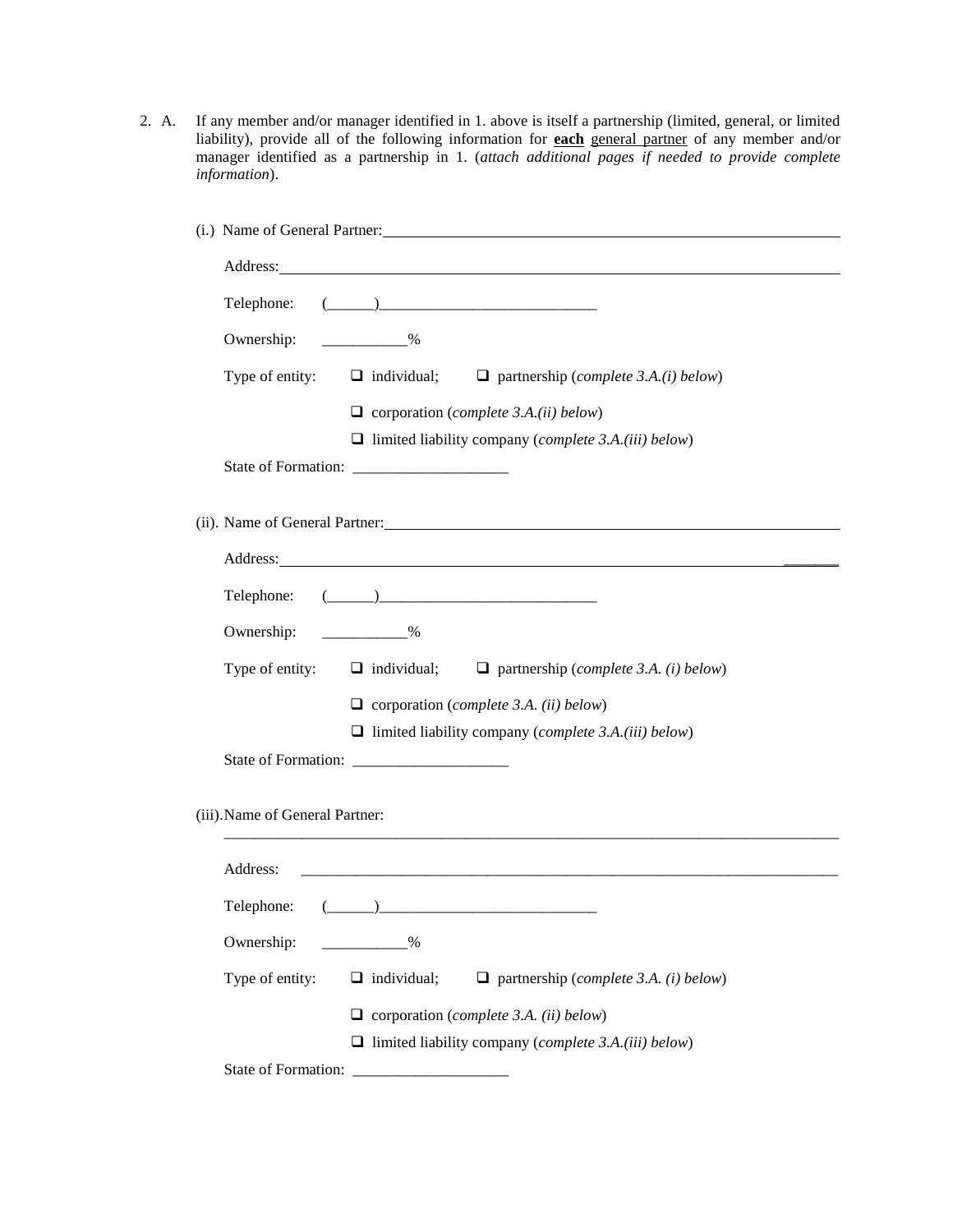2. B. If any member and/or manager identified in 1. above is itself a corporation, provide all of the following information for **each of the following**: (i) all officers, (ii) all directors and (iii) all stockholders with a 10% interest or more in each member and/or manager identified as a corporation in 1. (*complete 3.B.(i) if any officer, director and/or stockholder identified below is a partnership; complete 3.B.(ii) if any officer, director and/or stockholder identified below is a corporation; and/or complete 3.B.(iii) if any officer, director and/or stockholder identified below is a limited liability company*). (*attach additional pages if needed to provide complete information*)

 $\bar{a}$ 

 $\mathbf{r}$ 

| <b>OFFICERS</b> | <b>DIRECTORS</b> | <b>STOCKHOLDERS</b> |
|-----------------|------------------|---------------------|
| Name:           | Name:            | Name:               |
| Title:          | Type of Entity:  | Type of Entity:     |
| Type of Entity: | Address:         | State of Formation: |
| Address:        |                  | Address:            |
|                 | Telephone No.:   |                     |
| Telephone No.:  | Name:            | Telephone No.:      |
| Name:           | Type of Entity:  | Name:               |
| Title:          | Address:         | Type of Entity:     |
| Type of Entity: |                  | State of Formation: |
| Address:        | Telephone No.:   | Address:            |
|                 | Name:            |                     |
| Telephone No.:  | Type of Entity:  | Telephone No.:      |
| Name:           | Address:         |                     |
|                 |                  | Name:               |
| Title:          |                  | Type of Entity:     |
| Type of Entity: | Telephone No.:   | State of Formation: |
| Address:        |                  | Address:            |
|                 |                  |                     |
| Telephone No.:  |                  | Telephone No.:      |
|                 |                  |                     |

Check here if no stockholders are listed above because no single stockholder owns a 10% or greater interest in the corporation for which this information is provided.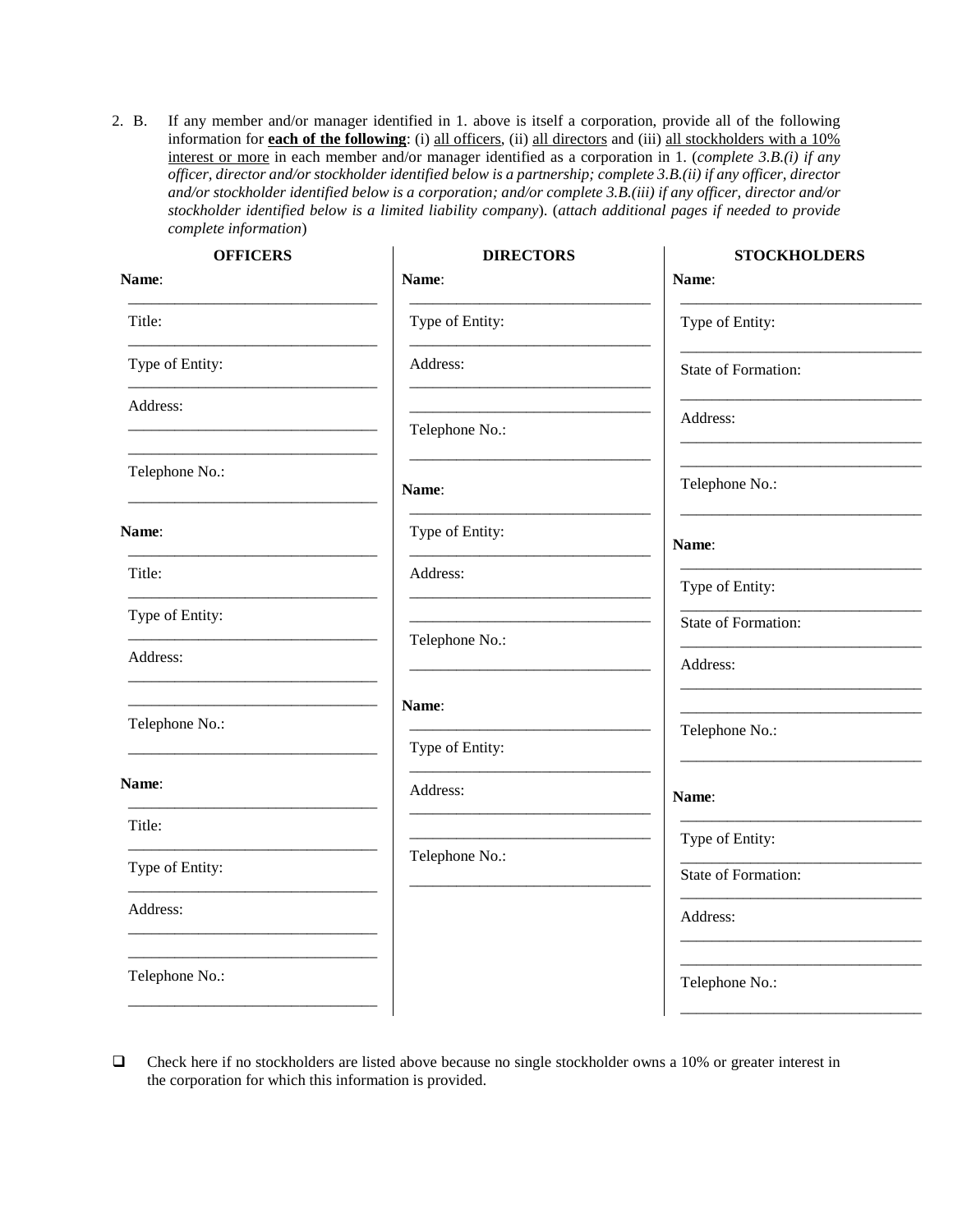2. C. If any member and/or manager identified in 1. above is itself a limited liability company, provide all of the following information for **each of the following**: (i) all governors/directors, (ii) all members and (iii) all managers/officers of each member and/or manager identified below as a limited liability company in 1. (*complete 3.C.(i) if any member and/or manager identified below is a partnership; complete 3.C.(ii) if any member and/or manager identified below is a corporation; and/or complete 3.C.(iii) if any member and/or manager identified below is a limited liability company*). (*attach additional pages if needed to provide complete information)*

| <b>GOVERNORS/DIRECTORS</b> | <b>MEMBERS</b><br>(indicate the Managing<br>$Member(s)$ , if any) | <b>MANAGERS/OFFICERS</b><br>(indicate the Chief<br>Manager(s), if any) |
|----------------------------|-------------------------------------------------------------------|------------------------------------------------------------------------|
| Name:                      | Name:                                                             | Name:                                                                  |
| Title:                     | Type of Entity:                                                   | Type of Entity:                                                        |
| Type of Entity:            | Address:                                                          | State of Formation:                                                    |
| Address:                   | Telephone No.:                                                    | Address:                                                               |
| Telephone No.:             | Name:                                                             | Telephone No.:                                                         |
| Name:                      | Type of Entity:                                                   | Name:                                                                  |
| Title:                     | Address:                                                          | Type of Entity:                                                        |
| Type of Entity:            |                                                                   | State of Formation:                                                    |
| Address:                   | Telephone No.:                                                    | Address:                                                               |
|                            | Name:                                                             |                                                                        |
| Telephone No.:             | Type of Entity:                                                   | Telephone No.:                                                         |
| Name:                      | Address:                                                          | Name:                                                                  |
| Title:                     |                                                                   | Type of Entity:                                                        |
| Type of Entity:            | Telephone No.:                                                    | State of Formation:                                                    |
| Address:                   |                                                                   | Address:                                                               |
| Telephone No.:             |                                                                   | Telephone No.:                                                         |
|                            |                                                                   |                                                                        |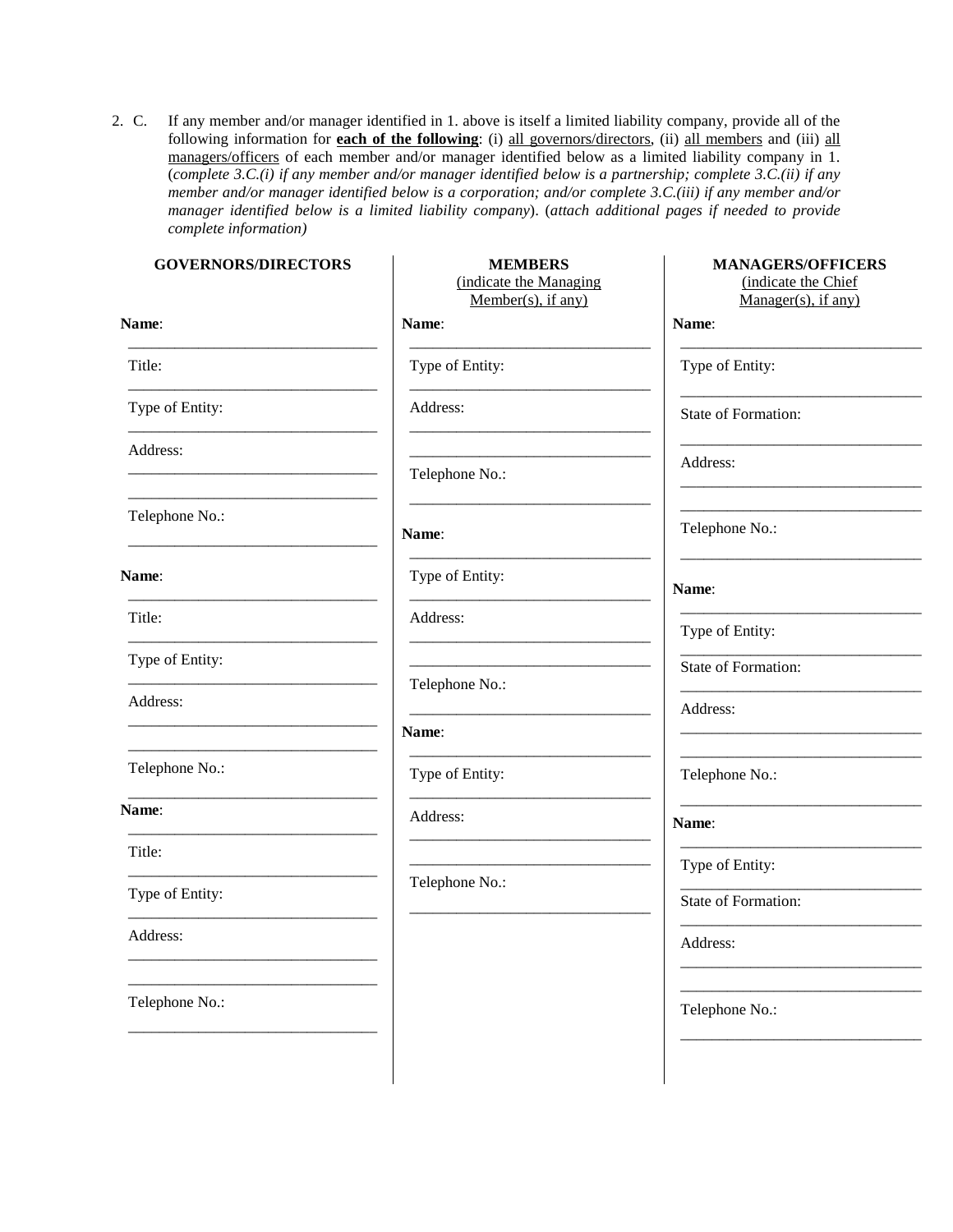$\Box$  Indicate if the LLC listed above is:  $\Box$  member managed  $\Box$  manager managed  $\Box$  board managed

3. A. (i) If any general partner identified in 2.A. above is itself a partnership (limited, general, or limited liability), provide all of the following information for **each** general partner of any general partner identified as a partnership in 2.A. (*attach additional pages if needed to provide complete information*).

| a. | Name of General Partner: 1988 and 2008 and 2008 and 2008 and 2008 and 2008 and 2008 and 2008 and 2008 and 2008 and 2008 and 2008 and 2008 and 2008 and 2008 and 2008 and 2008 and 2008 and 2008 and 2008 and 2008 and 2008 and                                                                                                                                                    |  |  |
|----|-----------------------------------------------------------------------------------------------------------------------------------------------------------------------------------------------------------------------------------------------------------------------------------------------------------------------------------------------------------------------------------|--|--|
|    | Address: No. 2014 19:30 No. 2014 19:30 No. 2014 19:30 No. 2014 19:30 No. 2014 19:30 No. 2014 19:30 No. 2014 19:30 No. 2014 19:30 No. 2014 19:30 No. 2014 19:30 No. 2014 19:30 No. 2014 19:30 No. 2014 19:30 No. 2014 19:30 No.                                                                                                                                                    |  |  |
|    | Telephone:<br>$\begin{picture}(20,10) \put(0,0){\vector(1,0){100}} \put(15,0){\vector(1,0){100}} \put(15,0){\vector(1,0){100}} \put(15,0){\vector(1,0){100}} \put(15,0){\vector(1,0){100}} \put(15,0){\vector(1,0){100}} \put(15,0){\vector(1,0){100}} \put(15,0){\vector(1,0){100}} \put(15,0){\vector(1,0){100}} \put(15,0){\vector(1,0){100}} \put(15,0){\vector(1,0){100}} \$ |  |  |
|    | $\%$<br>Ownership:                                                                                                                                                                                                                                                                                                                                                                |  |  |
|    | Type of entity: $\Box$ individual; $\Box$ partnership; $\Box$ corporation; $\Box$ limited liability<br>company                                                                                                                                                                                                                                                                    |  |  |
|    |                                                                                                                                                                                                                                                                                                                                                                                   |  |  |
| b. | Name of General Partner: 1988 and 2008 and 2008 and 2008 and 2008 and 2008 and 2008 and 2008 and 2008 and 2008 and 2008 and 2008 and 2008 and 2008 and 2008 and 2008 and 2008 and 2008 and 2008 and 2008 and 2008 and 2008 and                                                                                                                                                    |  |  |
|    |                                                                                                                                                                                                                                                                                                                                                                                   |  |  |
|    | Address: <u>Address:</u> Address: Address: Address: Address: Address: Address: Address: Address: Address: Address: Address: Address: Address: Address: Address: Address: Address: Address: Address: Address: Address: Address: Addr                                                                                                                                               |  |  |
|    | Telephone: $(\_\_)$                                                                                                                                                                                                                                                                                                                                                               |  |  |
|    | Ownership: _____________%                                                                                                                                                                                                                                                                                                                                                         |  |  |
|    | Type of entity: $\Box$ individual; $\Box$ partnership; $\Box$ corporation; $\Box$ limited liability<br>company                                                                                                                                                                                                                                                                    |  |  |
|    |                                                                                                                                                                                                                                                                                                                                                                                   |  |  |
| c. | Name of General Partner:                                                                                                                                                                                                                                                                                                                                                          |  |  |
|    |                                                                                                                                                                                                                                                                                                                                                                                   |  |  |
|    |                                                                                                                                                                                                                                                                                                                                                                                   |  |  |
|    | Telephone: $(\_\_)$                                                                                                                                                                                                                                                                                                                                                               |  |  |
|    | Ownership: _____________%                                                                                                                                                                                                                                                                                                                                                         |  |  |
|    | Type of entity: $\Box$ individual; $\Box$ partnership; $\Box$ corporation; $\Box$ limited liability<br>company                                                                                                                                                                                                                                                                    |  |  |
|    |                                                                                                                                                                                                                                                                                                                                                                                   |  |  |
|    |                                                                                                                                                                                                                                                                                                                                                                                   |  |  |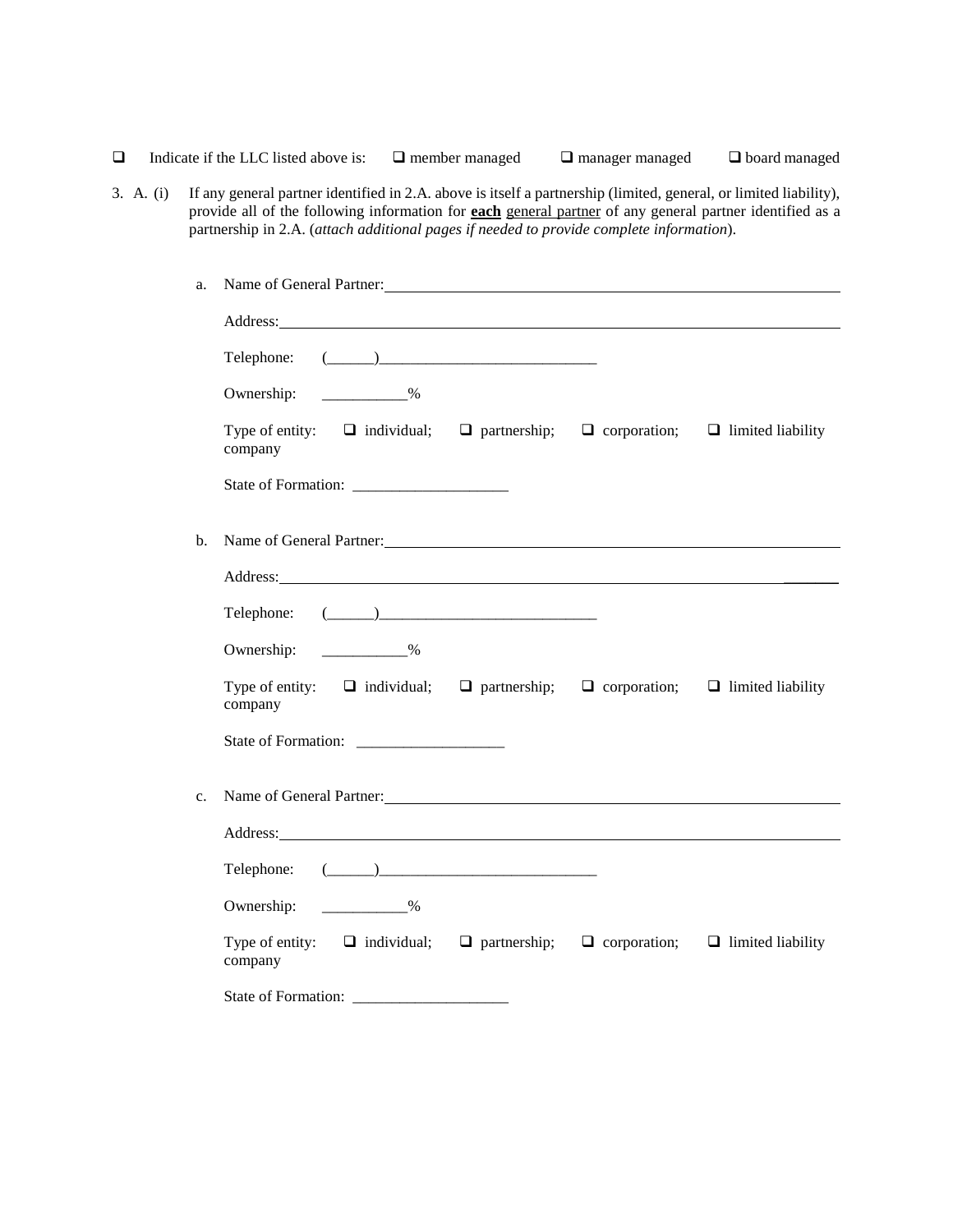3. A. (ii) If any general partner identified in 2.A. above is itself a corporation, provide all of the following information for **each of the following**: (i) all officers, (ii) all directors and (iii) all stockholders with a 10% interest or more in any general partner identified as a corporation in 2.A. (*attach additional pages if needed to provide complete information*).

| <b>OFFICERS</b> | <b>DIRECTORS</b>         | <b>STOCKHOLDERS</b> |
|-----------------|--------------------------|---------------------|
| Name:           | Name:                    | Name:               |
| Title:          | Type of Entity:          | Type of Entity:     |
| Type of Entity: | Address:                 | State of Formation: |
| Address:        | Telephone No.:           | Address:            |
| Telephone No.:  |                          | Telephone No.:      |
| Name:           | Name:                    | Name:               |
| Title:          | Type of Entity:          | Type of Entity:     |
| Type of Entity: | Address:                 | State of Formation: |
| Address:        | Telephone No.:           | Address:            |
| Telephone No.:  |                          | Telephone No.:      |
| Name:           | Name:<br>Type of Entity: | Name:               |
| Title:          | Address:                 | Type of Entity:     |
| Type of Entity: |                          | State of Formation: |
| Address:        | Telephone No.:           | Address:            |
| Telephone No.:  |                          | Telephone No.:      |
|                 |                          |                     |

 Check here if no stockholders are listed above because no single stockholder owns a 10% or greater interest in the corporation for which this information is provided.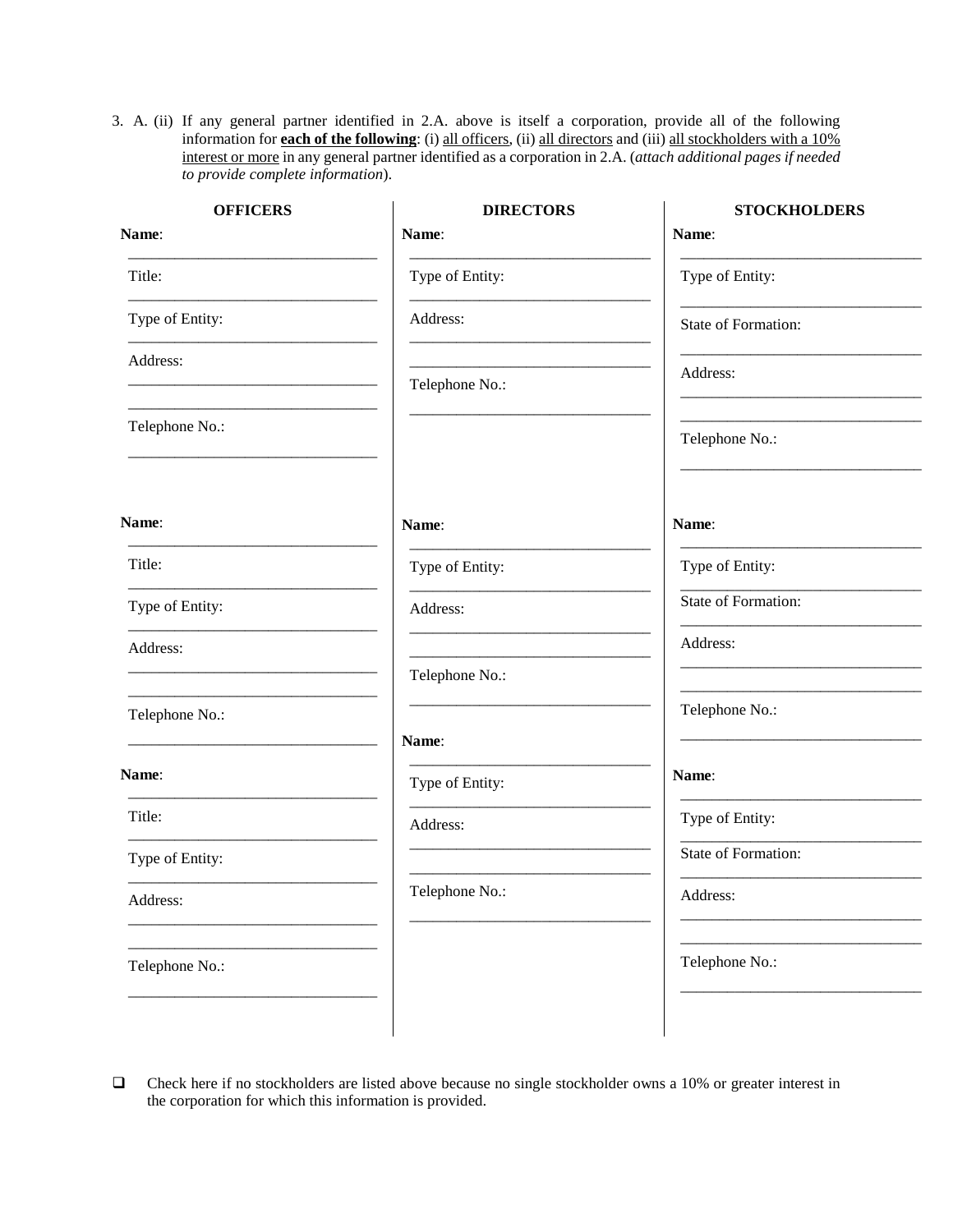3. A. (iii) If any general partner identified in 2.A. above is itself a limited liability company, provide all of the following information for **each of the following**: (i) all governors/directors, (ii) all members and (iii) all managers/officers of any general partner identified as a limited liability company in 2.A. (*attach additional pages if needed to provide complete information*).

| <b>GOVERNORS/DIRECTORS</b> | <b>MEMBERS</b><br>(indicate the Managing<br>$Member(s)$ , if any) | <b>MANAGERS/OFFICERS</b><br>(indicate the Chief<br>$Manager(s)$ , if any) |
|----------------------------|-------------------------------------------------------------------|---------------------------------------------------------------------------|
| Name:                      | Name:                                                             | Name:                                                                     |
| Title:                     | Type of Entity:                                                   | Type of Entity:                                                           |
| Type of Entity:            | Address:                                                          | State of Formation:                                                       |
| Address:                   | Telephone No.:                                                    | Address:                                                                  |
| Telephone No.:             | Name:                                                             | Telephone No.:                                                            |
| Name:                      | Type of Entity:                                                   | Name:                                                                     |
| Title:                     | Address:                                                          | Type of Entity:                                                           |
| Type of Entity:            |                                                                   | State of Formation:                                                       |
| Address:                   | Telephone No.:                                                    | Address:                                                                  |
|                            | Name:                                                             |                                                                           |
| Telephone No.:             | Type of Entity:                                                   | Telephone No.:                                                            |
| Name:                      | Address:                                                          | Name:                                                                     |
| Title:                     | Telephone No.:                                                    | Type of Entity:                                                           |
| Type of Entity:            |                                                                   | State of Formation:                                                       |
| Address:                   |                                                                   | Address:                                                                  |
| Telephone No.:             |                                                                   | Telephone No.:                                                            |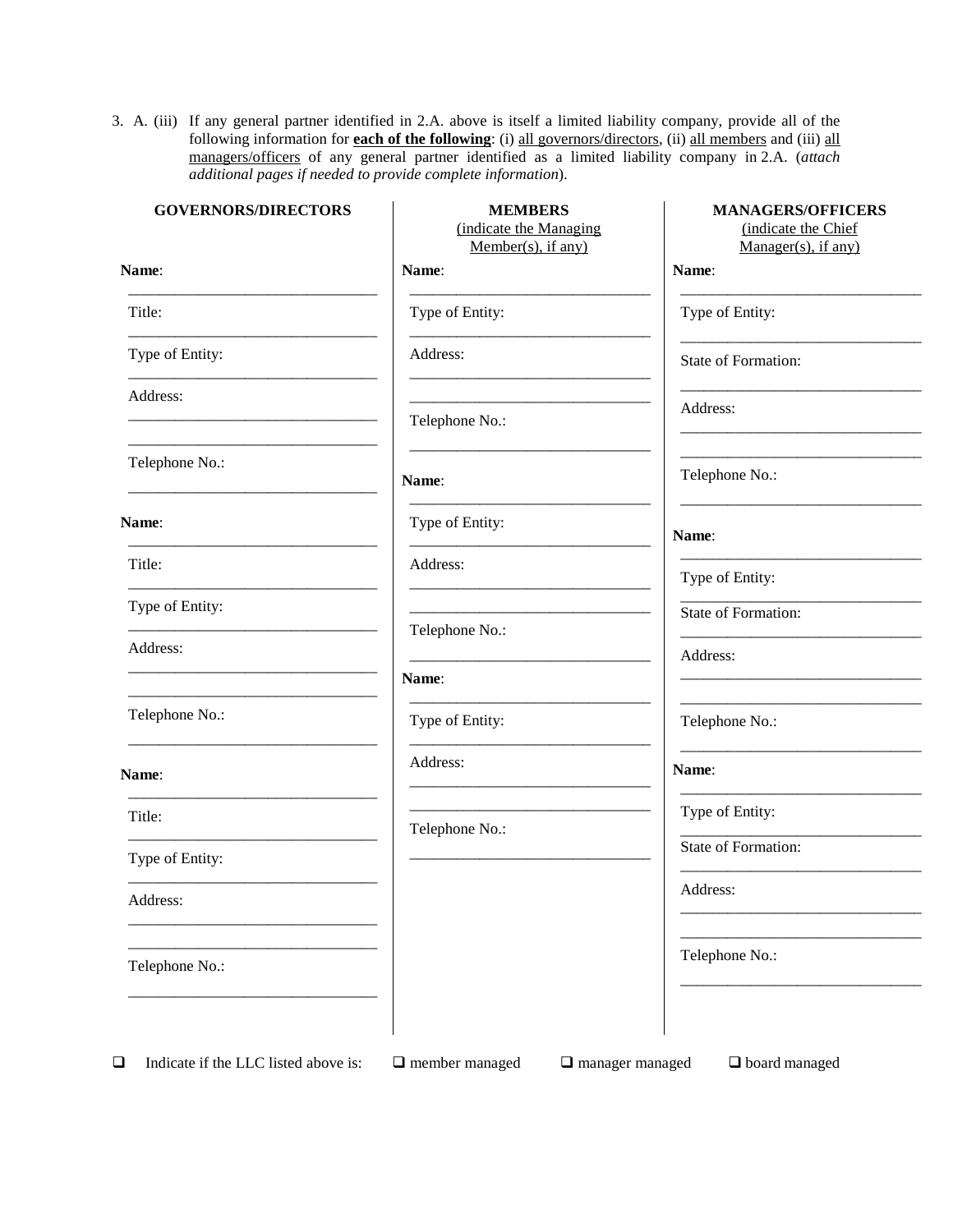3. B. (i) If any officer, director and/or stockholder identified in 2.B. above is itself a partnership (limited, general, or limited liability), provide all of the following information for **each** general partner of any officer, director and/or stockholder identified as a partnership in 2.B. (*attach additional pages if needed to provide complete information*).

| a.             | Name of General Partner: 1999 and 2009 and 2009 and 2009 and 2009 and 2009 and 2009 and 2009 and 2009 and 2009 and 2009 and 2009 and 2009 and 2009 and 2009 and 2009 and 2009 and 2009 and 2009 and 2009 and 2009 and 2009 and       |  |
|----------------|--------------------------------------------------------------------------------------------------------------------------------------------------------------------------------------------------------------------------------------|--|
|                | Address: <u>Address</u> : Address: Address: Address: Address: Address: Address: Address: Address: Address: Address: Address: Address: Address: Address: Address: Address: Address: Address: Address: Address: Address: Address: Addr |  |
|                | Telephone: $(\_\_)$                                                                                                                                                                                                                  |  |
|                | Ownership: 2008                                                                                                                                                                                                                      |  |
|                | Type of entity: $\Box$ individual $\Box$ partnership $\Box$ corporation $\Box$ limited liability<br>company                                                                                                                          |  |
|                |                                                                                                                                                                                                                                      |  |
| b.             | Name of General Partner: 1988 and 2008 and 2008 and 2008 and 2008 and 2008 and 2008 and 2008 and 2008 and 2008 and 2008 and 2008 and 2008 and 2008 and 2008 and 2008 and 2008 and 2008 and 2008 and 2008 and 2008 and 2008 and       |  |
|                | Address: Note that the contract of the contract of the contract of the contract of the contract of the contract of the contract of the contract of the contract of the contract of the contract of the contract of the contrac       |  |
|                | Telephone: $(\_\_)$                                                                                                                                                                                                                  |  |
|                | Ownership: 2008                                                                                                                                                                                                                      |  |
|                | Type of entity: $\Box$ individual $\Box$ partnership $\Box$ corporation $\Box$ limited liability<br>company                                                                                                                          |  |
|                |                                                                                                                                                                                                                                      |  |
| $\mathbf{c}$ . | Name of General Partner:                                                                                                                                                                                                             |  |
|                | Address: Note that the contract of the contract of the contract of the contract of the contract of the contract of the contract of the contract of the contract of the contract of the contract of the contract of the contrac       |  |
|                | Telephone: $(\_\_)$                                                                                                                                                                                                                  |  |
|                | Ownership: ____________%                                                                                                                                                                                                             |  |
|                | Type of entity: $\Box$ individual $\Box$ partnership $\Box$ corporation $\Box$ limited liability<br>company                                                                                                                          |  |
|                |                                                                                                                                                                                                                                      |  |

3. B. (ii) If any officer, director and/or stockholder identified in 2.B. above is itself a corporation, provide all of the following information for **each of the following**: (i) all officers, (ii) all directors and (iii) all stockholders with a 10% interest or more in any officer, director and/or stockholder identified as a corporation in 2.B. (*attach additional pages if needed to provide complete information*).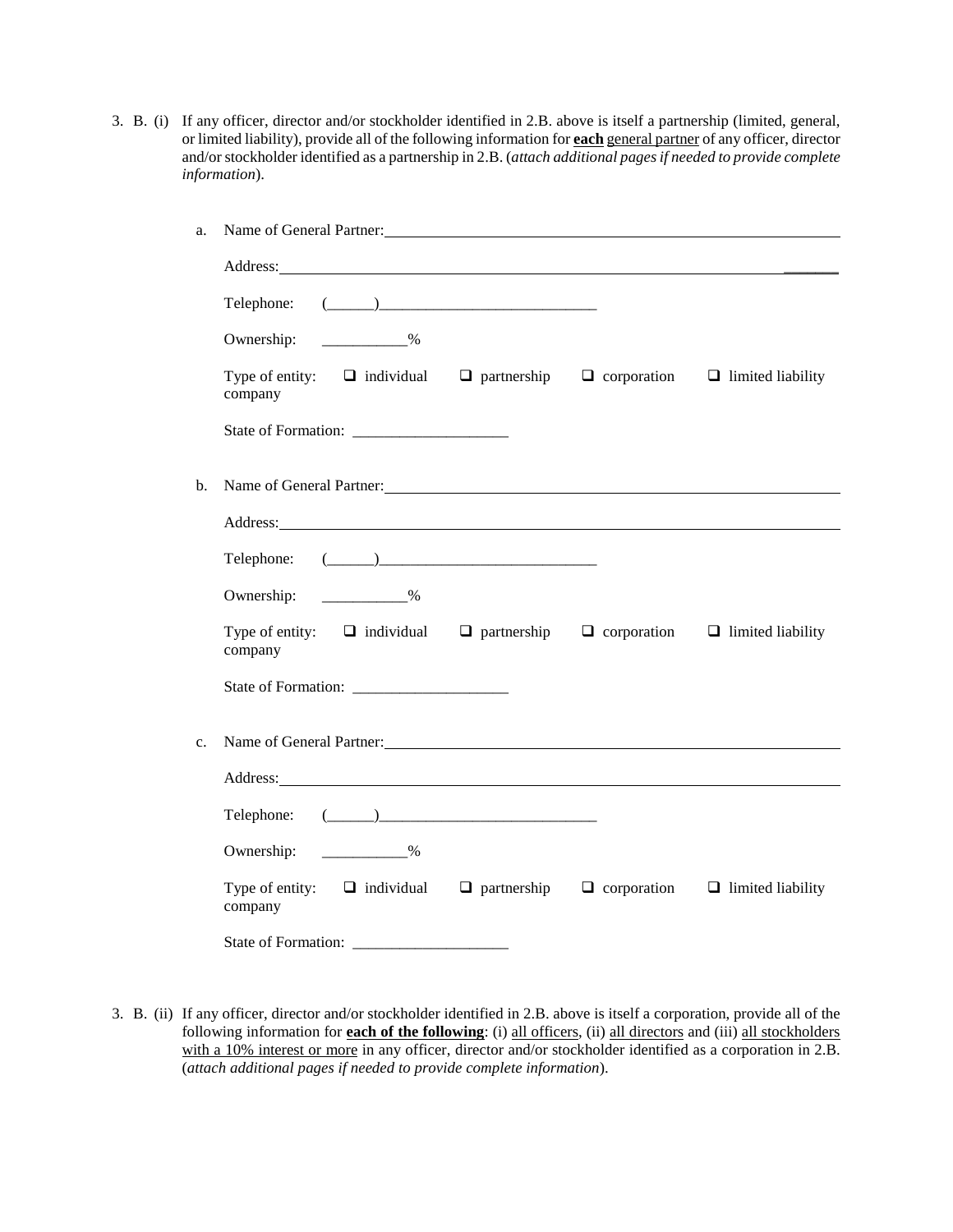# **OFFICERS**

Name:

Title:

Type of Entity:

Address:

Telephone No.:

#### Name:

Title:

Type of Entity:

Address:

Telephone No.:

Name:

Title:

Type of Entity:

Address:

Telephone No.:

## **DIRECTORS**

Name:

Type of Entity:

Address:

Telephone No.:

Name:

Type of Entity:

Address:

Telephone No.:

Name:

Type of Entity:

Address:

Telephone No.:

## **STOCKHOLDERS** Name:

Type of Entity:

State of Formation:

Address:

Telephone No.:

Name:

Type of Entity:

State of Formation:

Address:

Telephone No.:

Name:

Type of Entity:

State of Formation:

Address:

Telephone No.: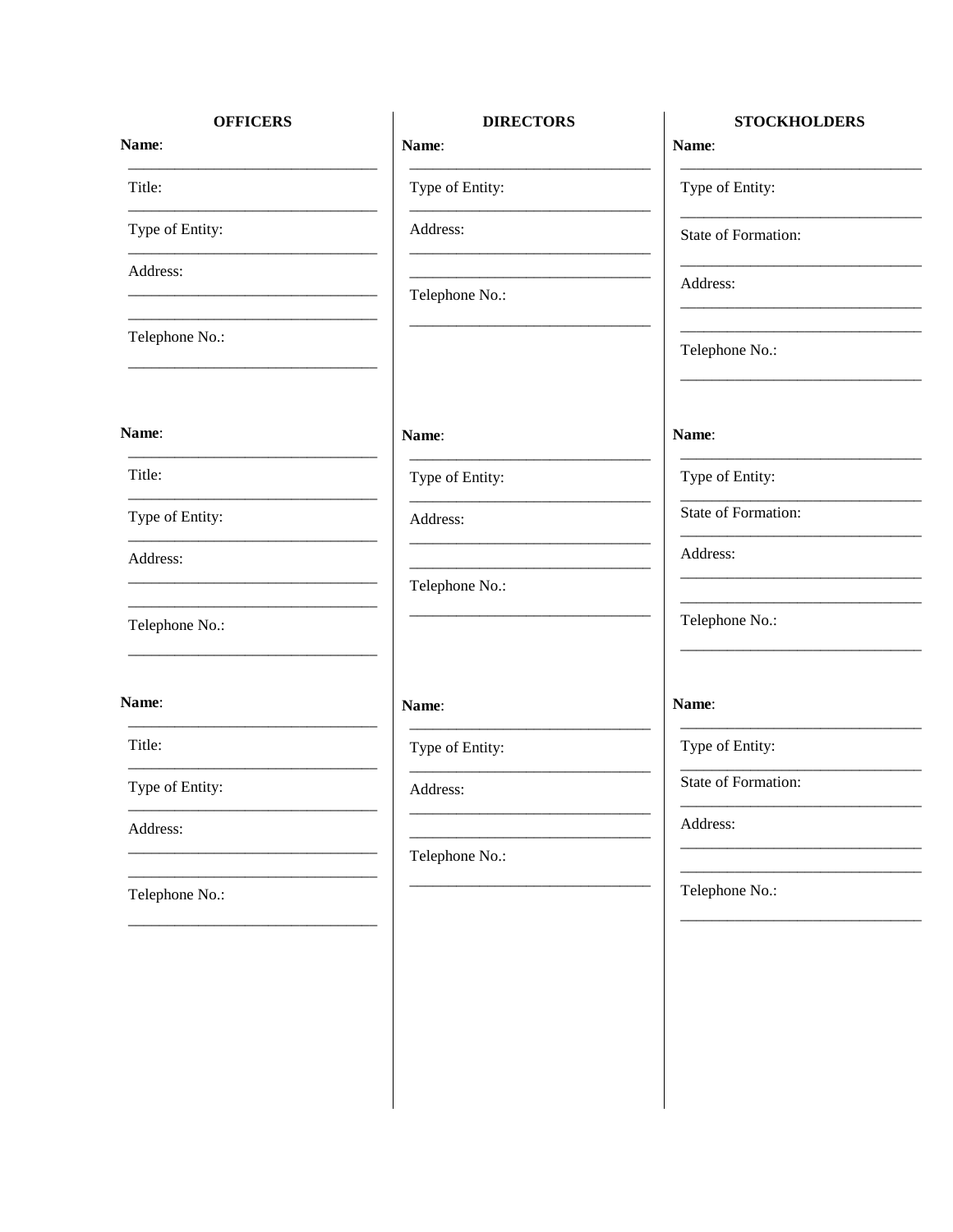3. B. (iii) If any officer, director and/or stockholder identified in 2.B. above is itself a limited liability company, provide all of the following information for **each of the following**: (i) all governors/directors, (ii) all members and (iii) all managers/officers of any officer, director and/or stockholder identified as a limited liability company identified in 2.B. (*attach additional pages if needed to provide complete information*).

| <b>GOVERNORS/DIRECTORS</b> | <b>MEMBERS</b><br>(indicate the Managing<br>Member(s), if any) | <b>MANAGERS/OFFICERS</b><br>(indicate the Chief<br>$Manager(s)$ , if any) |
|----------------------------|----------------------------------------------------------------|---------------------------------------------------------------------------|
| Name:                      | Name:                                                          | Name:                                                                     |
| Title:                     | Type of Entity:                                                | Type of Entity:                                                           |
| Type of Entity:            | Address:                                                       | <b>State of Formation:</b>                                                |
| Address:                   | Telephone No.:                                                 | Address:                                                                  |
| Telephone No.:             | Name:                                                          | Telephone No.:                                                            |
| Name:                      | Type of Entity:                                                |                                                                           |
| Title:                     |                                                                | Name:                                                                     |
| Type of Entity:            | Address:                                                       | Type of Entity:                                                           |
| Address:                   | Telephone No.:                                                 | <b>State of Formation:</b>                                                |
|                            |                                                                | Address:                                                                  |
| Telephone No.:             | Name:                                                          |                                                                           |
| Name:                      | Type of Entity:                                                | Telephone No.:                                                            |
| Title:                     | Address:                                                       | Name:                                                                     |
|                            |                                                                | Type of Entity:                                                           |
| Type of Entity:            | Telephone No.:                                                 | State of Formation:                                                       |
| Address:                   |                                                                | Address:                                                                  |
|                            |                                                                |                                                                           |
| Telephone No.:             |                                                                | Telephone No.:                                                            |
|                            |                                                                |                                                                           |

**Indicate if the LLC listed above is:**  $\Box$  member managed  $\Box$  manager managed  $\Box$  board managed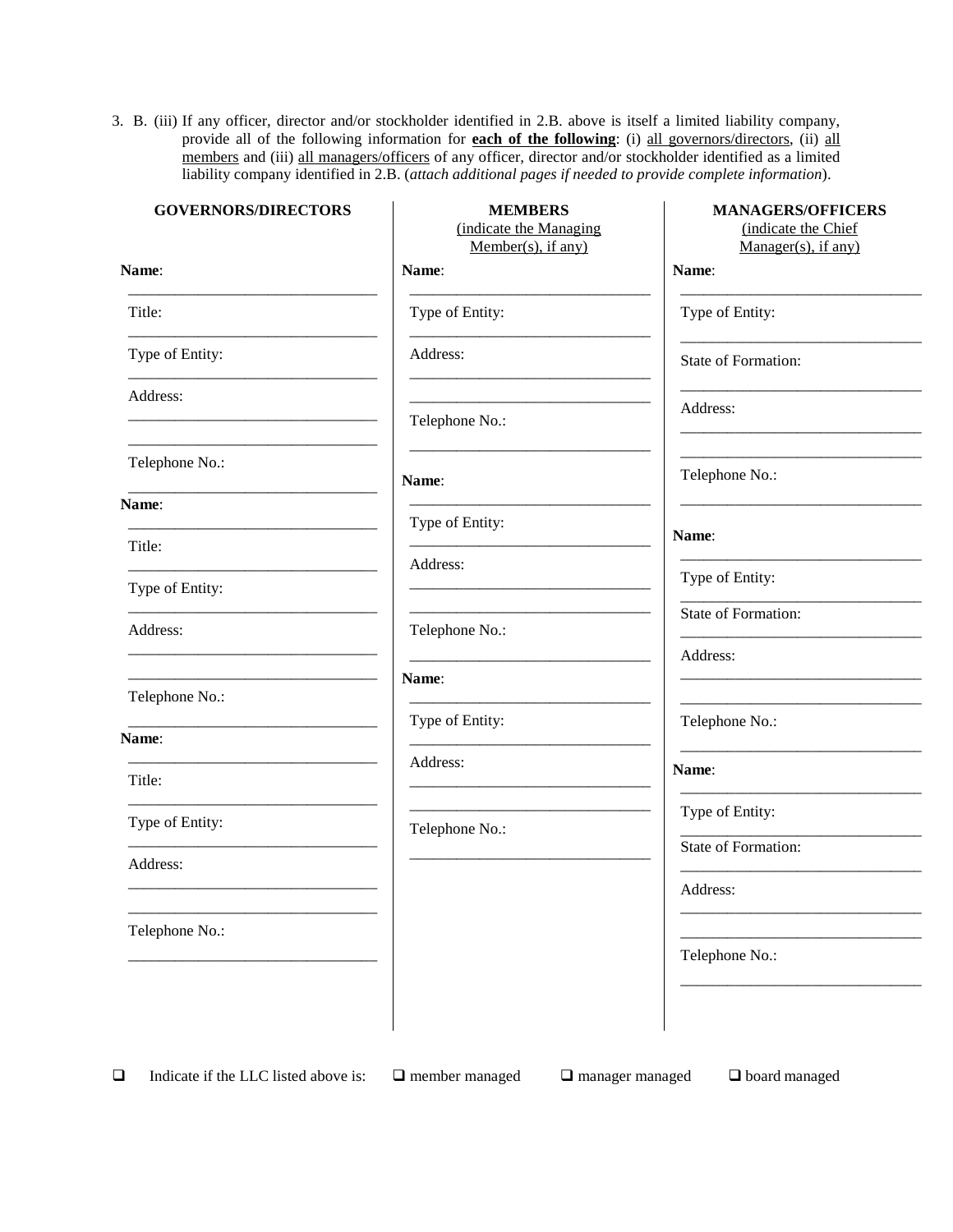3. C. (i) If any member and/or manager identified in 2.C. above is itself a partnership (limited, general, or limited liability), provide all of the following information for **each** general partner of any member and/or manager identified as a partnership in 2.C. (*attach additional pages if needed to provide complete information*).

| a.  | Name of General Partner:                                                                                                                                                                                                             |  |  |
|-----|--------------------------------------------------------------------------------------------------------------------------------------------------------------------------------------------------------------------------------------|--|--|
|     | Address: National Address: National Address: National Address: National Address: National Address: National Address: National Address: National Address: National Address: National Address: National Address: National Addres       |  |  |
|     | Telephone: $(\_\_)$                                                                                                                                                                                                                  |  |  |
|     | Ownership: ____________%                                                                                                                                                                                                             |  |  |
|     | Type of entity: $\Box$ individual $\Box$ partnership $\Box$ corporation $\Box$ limited liability<br>company                                                                                                                          |  |  |
|     |                                                                                                                                                                                                                                      |  |  |
| $b$ | Name of General Partner: Name of General Partner:                                                                                                                                                                                    |  |  |
|     | Address: Address:                                                                                                                                                                                                                    |  |  |
|     | Telephone: $(\_\_)$                                                                                                                                                                                                                  |  |  |
|     | Ownership: ____________%                                                                                                                                                                                                             |  |  |
|     | Type of entity: $\Box$ individual $\Box$ partnership $\Box$ corporation $\Box$ limited liability<br>company                                                                                                                          |  |  |
|     |                                                                                                                                                                                                                                      |  |  |
| c.  | Name of General Partner:                                                                                                                                                                                                             |  |  |
|     | Address: <u>The Community of the Community of the Community of the Community of the Community of the Community of the Community of the Community of the Community of the Community of the Community of the Community of the Comm</u> |  |  |
|     | Telephone: $(\_\_)$                                                                                                                                                                                                                  |  |  |
|     | Ownership: <u>____________%</u>                                                                                                                                                                                                      |  |  |
|     | Type of entity: $\Box$ individual $\Box$ partnership $\Box$ corporation $\Box$ limited liability<br>company                                                                                                                          |  |  |
|     |                                                                                                                                                                                                                                      |  |  |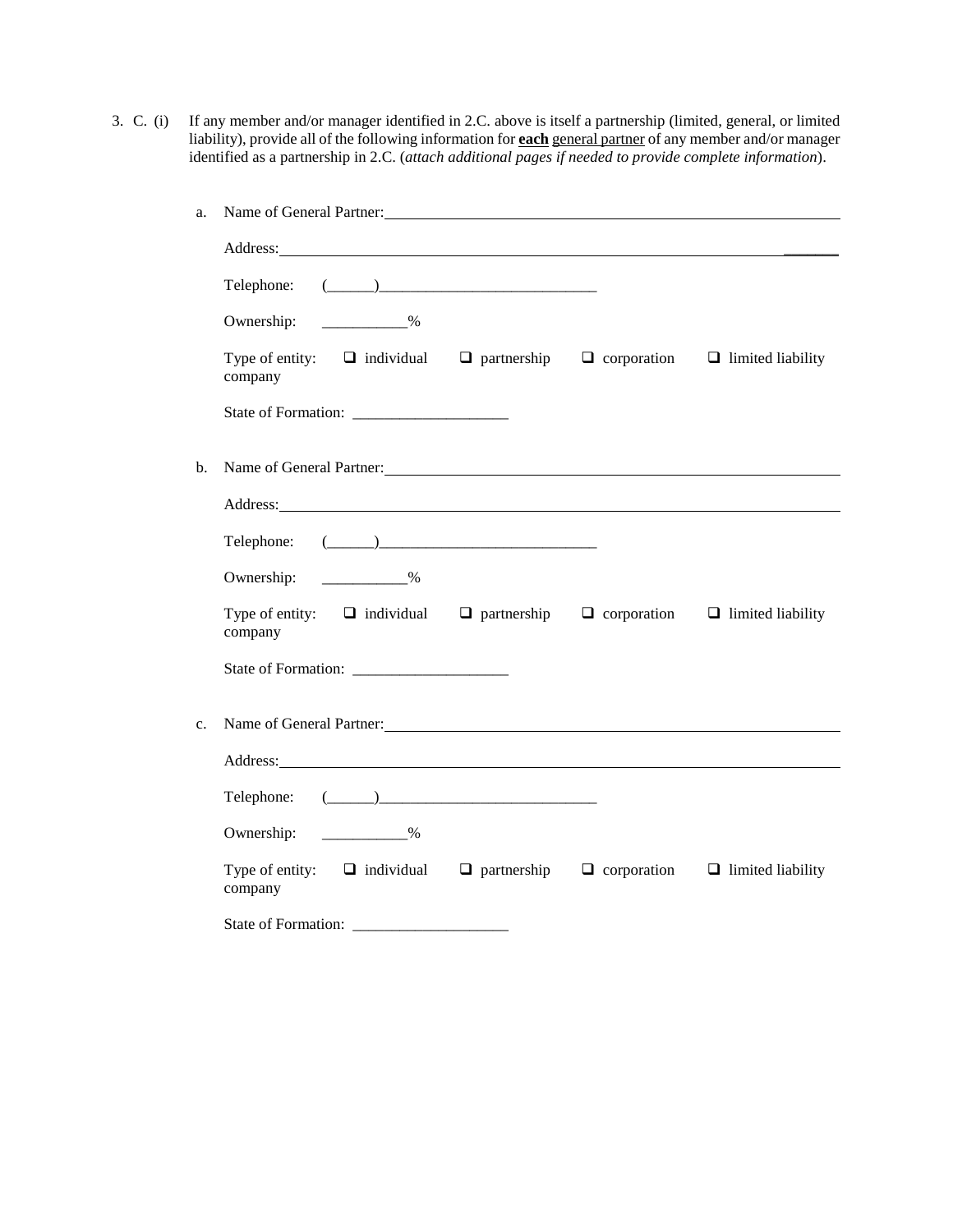3. C. (ii) If any member and/or manager identified in 2.C. above is itself a corporation, provide all of the following information for **each of the following**: (i) all officers, (ii) all directors and (iii) all stockholders with a 10% interest or more in any member and/or manager identified as a corporation in 2.C. (*attach additional pages if needed to provide complete information*).

| <b>OFFICERS</b> | <b>DIRECTORS</b> | <b>STOCKHOLDERS</b> |
|-----------------|------------------|---------------------|
| Name:           | Name:            | Name:               |
| Title:          | Type of Entity:  | Type of Entity:     |
| Type of Entity: | Address:         | State of Formation: |
| Address:        | Telephone No.:   | Address:            |
| Telephone No.:  | Name:            | Telephone No.:      |
| Name:           | Type of Entity:  | Name:               |
| Title:          | Address:         | Type of Entity:     |
| Type of Entity: |                  | State of Formation: |
| Address:        | Telephone No.:   | Address:            |
| Telephone No.:  | Name:            |                     |
|                 | Type of Entity:  | Telephone No.:      |
| Name:           | Address:         | Name:               |
| Title:          |                  | Type of Entity:     |
| Type of Entity: | Telephone No.:   | State of Formation: |
| Address:        |                  | Address:            |
| Telephone No.:  |                  | Telephone No.:      |
|                 |                  |                     |

 Check here if no stockholders are listed above because no single stockholder owns a 10% or greater interest in the corporation for which this information is provided.